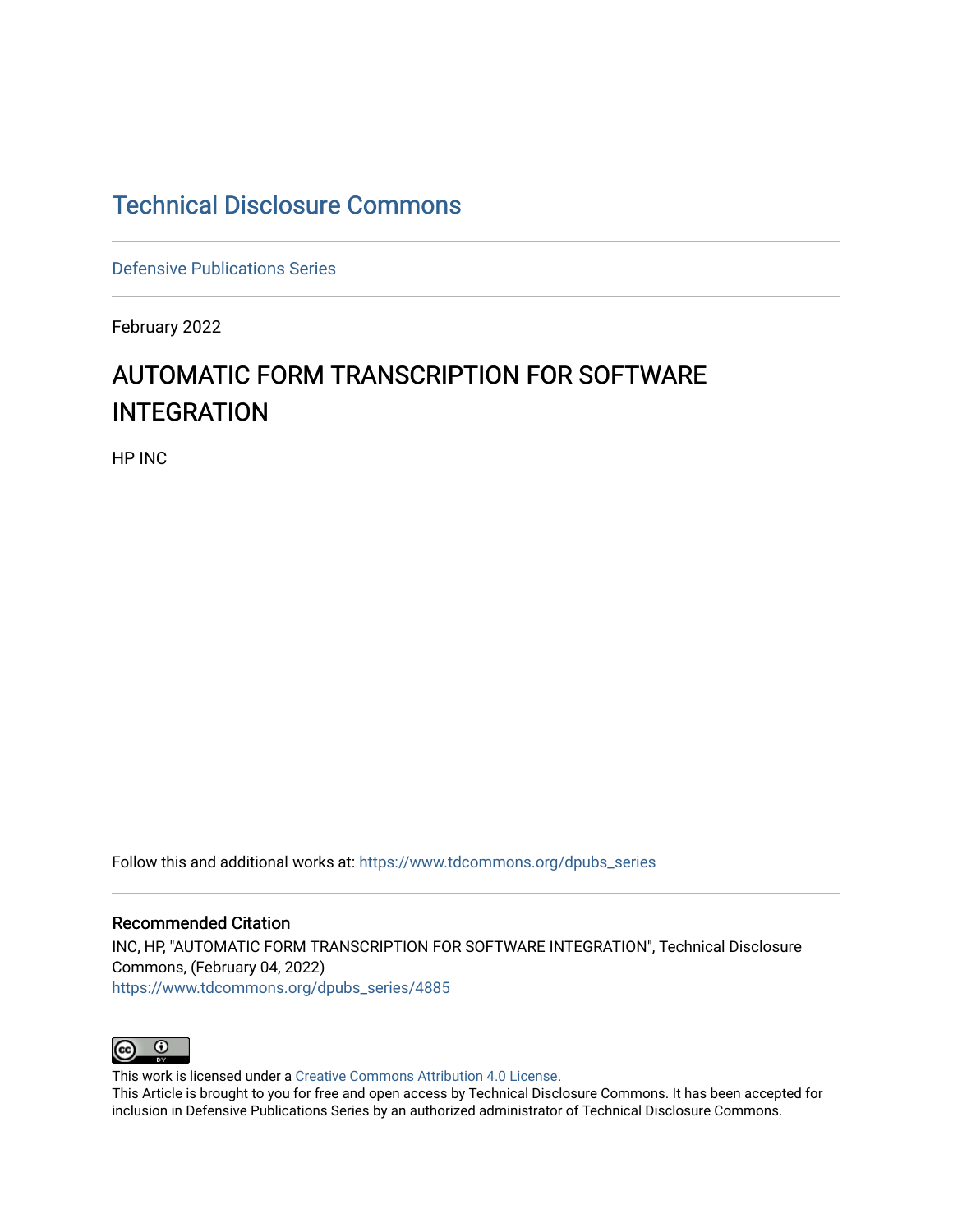## *Automatic Form Transcription for Software Integration*

This disclosure relates to the field of software. A method is disclosed that transcribes written documents and creates a data payload of key-value pairs. This information is then stored in an application programming interface (API) to be accessed later by other software packages.

Manual transcription of handwritten documents into software packages is the main method for digitizing written data. Problems associated with this method include manual transcription errors that lead to cost inefficiencies and safety issues. Using the method disclosed, collecting the initial information remains the same, handwriting is used to fill out information on a paper document. Fig. 1 shows an example document with information categories and handwritten information. The document is scanned and after the digital version of the document is created, the method disclosed uses an optical character recognition (OCR) system to recognize typed and handwritten text and digitizes it into searchable text. Next, the fields and questions are recognized and their corresponding answers, then organized into keyvalue pairs. Fig. 2 shows an example where the fields "Name" and "Phone" have been identified, and the corresponding answers "Dr. Who" and "650 123 4567" are also identified. These are then organized as key-value pairs in the .json file. This method exposes an API for other software packages to gather this organized information, as shown in Fig. 3. Other software packages call the disclosed method's software API and receive a .json file to easily import all the digitized handwritten text from an initial handwritten document.



Fig 1: Example document with handwritten information that needs to be transcribed into a software package.